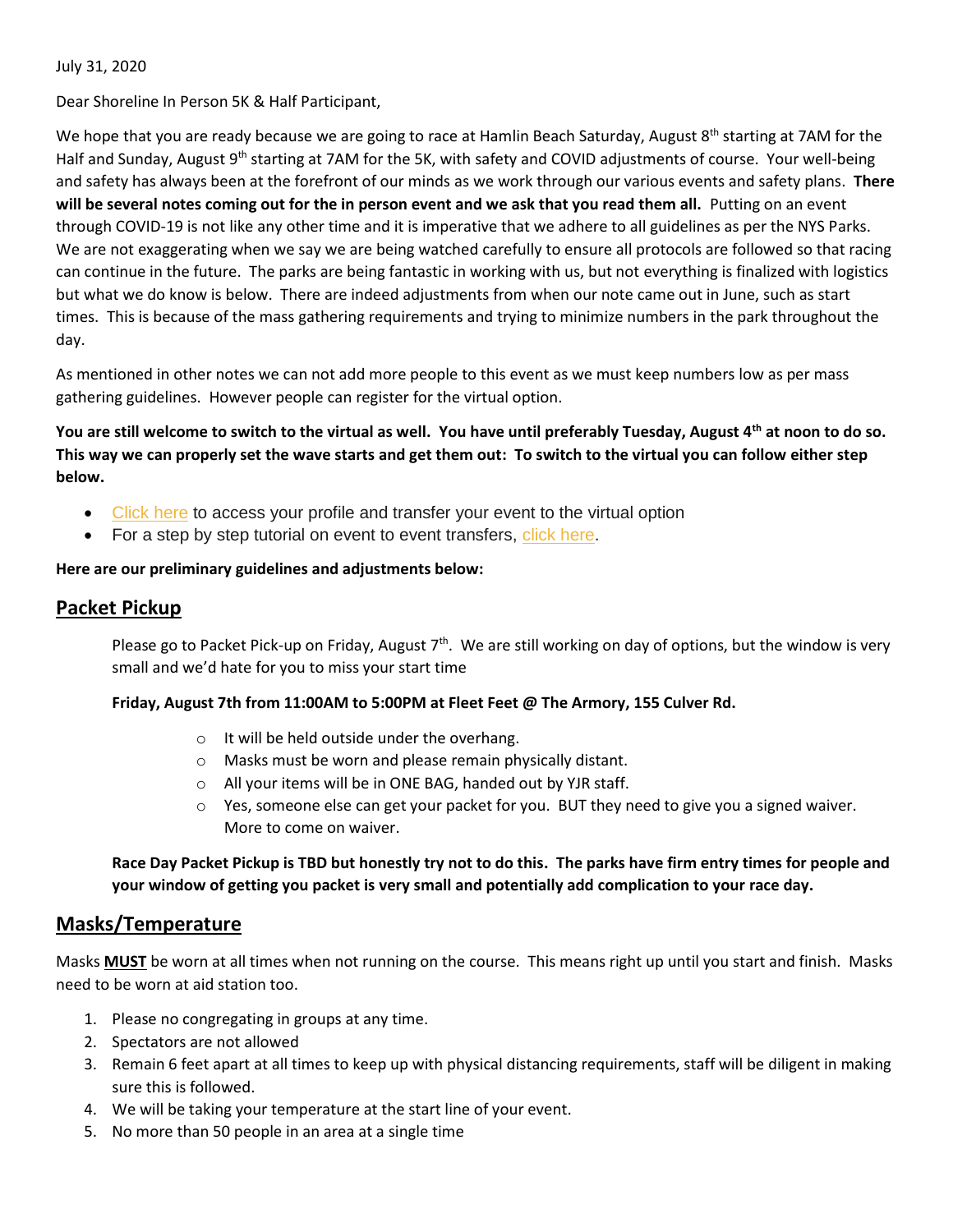# **Half Marathon Race Details – Saturday, August 8th – 7AM Wave 1 – Please note MORE TO COME**

- a. The race will start at 7AM and there will be waves that you are assigned to. Once assigned you will not be able to change waves. Stay tuned for more info on potentially signing up for a wave.
- b. Waves can only have 15 people in them max.
- c. The waves will go off every 3 minutes
- d. There will be various corrals that you must be in by specific times so we can get temperature and check you in. More to come.
- e. We expect all waves to be done and started by 7:30AM. Race cutoff is still 11:30AM.
- f. Volunteers will be limited so please know the course
	- i. The race now finishes in Area 5, but the start is in Area 4
	- ii. Stay tuned for details on how to specifically arrive
	- iii. Be prepared to remain in your car until your time for corral opens
	- iv. Again all this is to reduce congregating as we can have no more than 50 people in an area.
	- v. The Half Course is:<https://www.mapmyrun.com/routes/view/3292191607>
- g. You are required to carry hydration and provisions. Currently only one water stop will available with bottle water only. We can not have open consumable items. Each participant will receive a PowerBar HydroGel in their race-day packet, but we encourage you to bring your own provisions as well.
- h. Be sure to social distance at the start area and everywhere even on course.
- i. Upon completion there will be a YJR staff at a table to give you your medal and postrace food. This will be prepackaged food and bottled water. Again we can not have open consumable food items.
- j. Upon completion we ask that you exit the finish area as soon as possible to deter congregating.
- k. There will not be an awards ceremony. Awards will be mailed.

# **5K Race Details – Sunday, August 9th 7AM Wave 1 – More details to come**

### **The 10-mile and 13.1 mile on Saturday will have a start window from 7:30AM to 8:30AM.**

- a. The race will start at 7AM and there will be waves that you are assigned to. Once assigned you will not be able to change waves. Stay tuned for more info on potentially signing up for a wave.
- b. Waves can only have 15 people in them max.
- c. The waves will go off every 5 minutes
- d. There will be various corrals that you must be in by specific times so we can get temperature and check you in. More to come.
- e. We expect all waves to be done and started by 8AM.
- f. Volunteers will be limited so please know the course
	- i. The race now finishes in Area 5, but the start is in Area 5
	- ii. Stay tuned for details on how to specifically arrive
	- iii. Be prepared to remain in your car until your time for corral opens
	- iv. Again all this is to reduce congregating as we can have no more than 50 people in an area.
	- a. The 5K Course is[: https://www.mapmyrun.com/routes/view/3292182745](https://www.mapmyrun.com/routes/view/3292182745)
- g. You are required to carry hydration and provisions. There will not be a water stop on course. Each participant will receive a PowerBar HydroGel in their race-day packet, but we encourage you to bring your own provisions as well.
- h. Be sure to social distance at the start area and everywhere even on course.
- i. Upon completion there will be a YJR staff at a table to give you your medal and postrace food. This will be prepackaged food and bottled water. Again we can not have open consumable food items.
- j. Upon completion we ask that you exit the finish area quickly to deter congregating.
- k. There will not be an awards ceremony. Awards will be mailed.